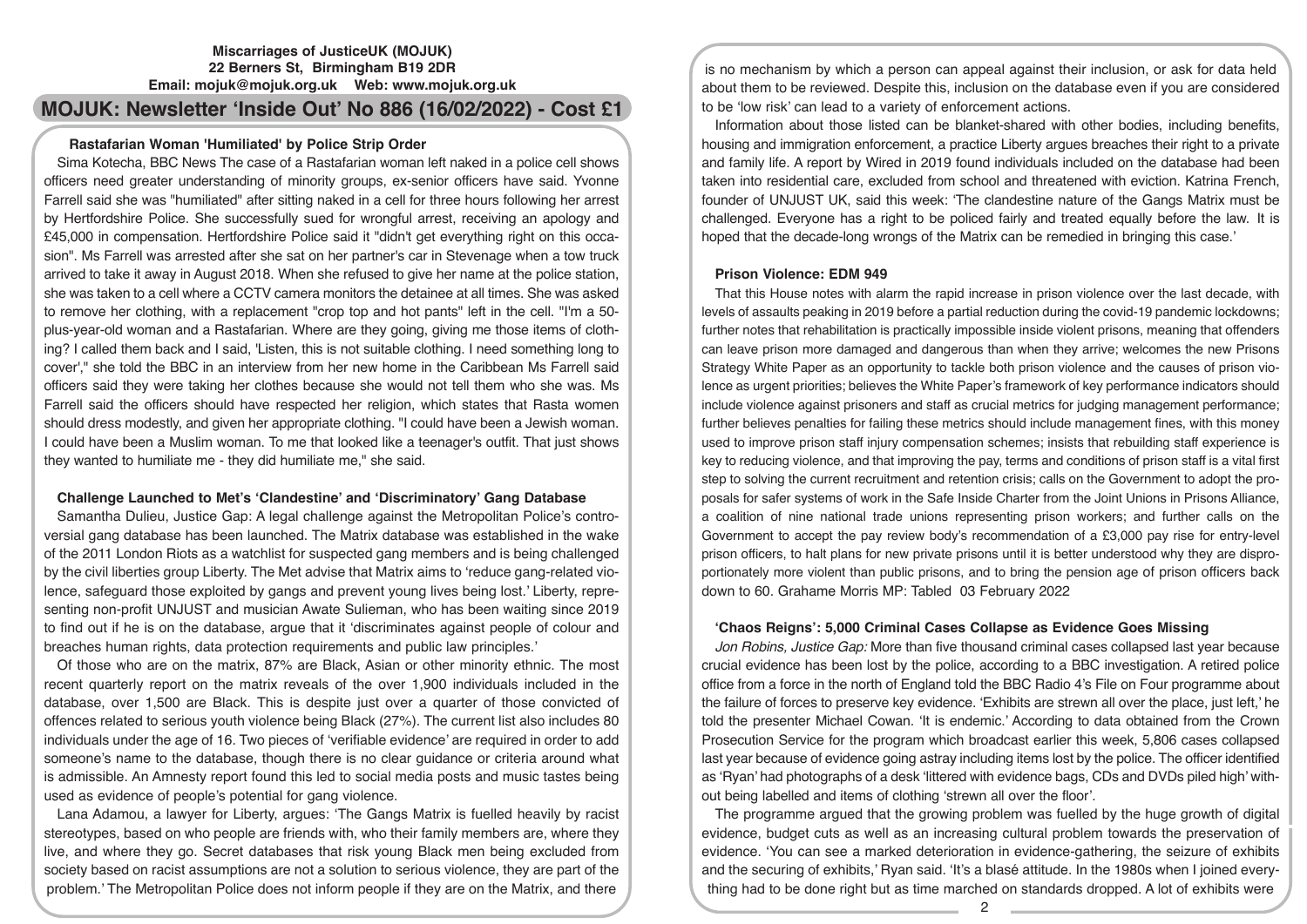going missing.' The programme featured two cases where it was claimed vital evidence had been lost: 'Maya' (not her real name) who alleged that she was raped and whose original police interview was lost; and Andy Malkinson who claims to have been wrongly convicted of rape and whose case has featured on the Justice Gap (here).

Dr Carole McCartney, professor of law at Northumbria University spoke about research she had done with the investigative charity Inside Justice into how evidence goes missing. 'Police officers very often talk about evidence stores being full up, creaking, and storing evidence in their desks and lockers,' she said. 'Very often there is confusion. There is no way officers could attest to a chain of continuity with exhibits being secure at all time. Contamination is a particular issue.' Almost three-quarters of officers interviewed worked on cases where exhibits had been lost. McCartney added: 'Over half said that that they did not believe it had an impact on a case. The problem is how do we interrogate what they mean by that.' She reported that 'over the course of a couple of years, we are talking of up to 12,000 criminal cases including homicides, rapes and sexual assaults, collapsing and being attributed to problems with evidence either not being produced or not being disclosed.'

Budget cuts were identified as a problem with officers working on 20 investigations at one time. 'Exhibits are coming in and officers are having to maintain the security and continuity of all those exhibits when there aren't systems in place,' McCartney said. 'You could have a situation where chaos reigns.' In Maya's case, the force (not identified) told the programme that it processed 600,000 pieces of evidence every year but claimed that 'approximately 0.04%' of items went missing

## **PRT Warns of 'Perfect Storm' Ahead for Prisons**

The Prison Reform Trust has warned that the prison system is facing a "perfect storm" of rising prison numbers and a looming staffing crisis which threatens to blow the government's reform plans off course. Responding to the government's consultation on its prisons strategy white paper, which closes today, Peter Dawson, Director of the Prison Reform Trust, said: "The government's white paper on prisons is long on promises and short on the means to deliver them. For the long term, it simply avoids the fundamental challenges on overcrowding and resourcing which have sunk so many similarly ambitious policy statements in the past. But it also offers nothing for the short term, where policies to inflate prison numbers despite a staffing crisis threaten to make prisons unmanageable. "A perfect storm is coming, and ministers must not think they can ride it out by cramming more prisoners into dilapidated prisons regularly condemned by the Chief Inspector of prisons. Too many prisoners and too few staff led to an explosion in deaths, self-harm and violence in the last decade—there can be no excuse for not understanding the consequences of doing the same again."

The prison population in England and Wales has risen by 70% in the past 30 years—and is projected to rise by 19,000 by 2026 to 98,500. To accommodate the projected increase in prison numbers, driven in large part by its own punitive criminal justice measures, the government has committed to building an additional 20,000 prison places by the mid-2020s. PRT's response to the white paper says that even if this ambitious target is delivered, the new places are likely only to meet the demands of the increase in the prison population. The same number of prisoners will still be forced to live in prisons where inspectors repeatedly find physical conditions falling well below acceptable standards, and the typical day is spent mostly locked behind a cell door.

The white paper also commits to recruiting up to 5,000 additional prison officers in public and private prisons over the same period; and introducing a retention framework. But at a

time when the labour market is becoming increasingly competitive, there are worrying signs that the prison service is struggling to recruit and retain sufficient numbers of staff. In the year to September 2021, 2,587 prison officers, around one in nine (11%) of those employed, left the prison service. Most officers (52%) who left the service in the last year had stayed in the role for less than three years. Despite this, a recommendation by the independent prison service pay review body to increase prison officers' pay was recently rejected by the government—the latest in a series of rejections of the body's recommendations.

PRT's response to the white paper warns that the government "faces a dramatic fall in the number of people applying to become a prison officer at a time when one in nine prison officers are leaving the profession every year. And it will do so after repeatedly denying prison officers a pay rise recommended by an independent pay review body." Recalling the similar broken promises of revolutionary change made by Chris Grayling when he was Lord Chancellor, and David Cameron as Prime Minister, the response describes most of the white paper as reading like an "unfunded wish list". It calls on ministers to publish an analysis of the costs of all of its proposals, and how they are to be met.

Amongst 31 specific recommendations, it also calls for: a timetabled and resourced plan to eliminate overcrowding the immediate publication of the prison service's race action programme; and the publication of a safety impact assessment for the white paper. The government has said it will respond to the consultation process in April 2022.

## **Unionised Sex Worker Wins Anonymity In Landmark Case**

Danielle Worden, Each Other: A member of United Sex Workers (USW), the union for sex workers, has been granted anonymity in her case against SumUp, a major card-payment machines provider. This is a significant win in a landmark case challenging financial discrimination against sex workers. The claimant, "CC", is a sex worker whose work is legal. She uses a pseudonym, keeping her legal name and identity private. Only a select group of trusted individuals know of her occupation. In September 2020, CC opened an account with SumUp so she could accept card payments from clients without disclosing her legal name, which is attached to her bank account. This would help her avoid the risks that come with cash payments, such as being underpaid, whilst reducing the risk of being harassed, harmed or "outed" by clients who discovered her true identity. However, the next month, SumUp closed CC's account because she is a sex worker. It pointed to its "restricted business" list, which includes "escort services."

CC alleges that SumUp's policy of withholding services from sex workers is indirect gender discrimination contrary to the Equality Act 2010 (EA). Unfortunately, most banks and financial services providers have policies that discriminate against sex workers. There is no straightforward way for sex workers to legally challenge these policies. The EA prohibits discrimination connected to certain 'protected characteristics', but being a sex worker is not a protected characteristic. Because most (although not all) sex workers in the UK identify as women, the strongest argument is that policies that discriminate against sex workers indirectly discriminate against women. In most claims, sex workers will wish for anonymity so they are not 'outed' as sex workers. Being outed carries serious risks, ranging from being harmed by clients, through being barred from alternative employment to eviction and losing custody of children. In CC's case, anonymity was paramount. One of the central reasons she obtained SumUp's services was to keep her identity private, but the legal starting point is that the names of the parties in a case, the details of the claim and judgements are made public. Anonymity is allowed in limited circumstances where it is "strictly necessary" to the "administration of justice" and/or to protect the right to private and family life, guaranteed by Article 8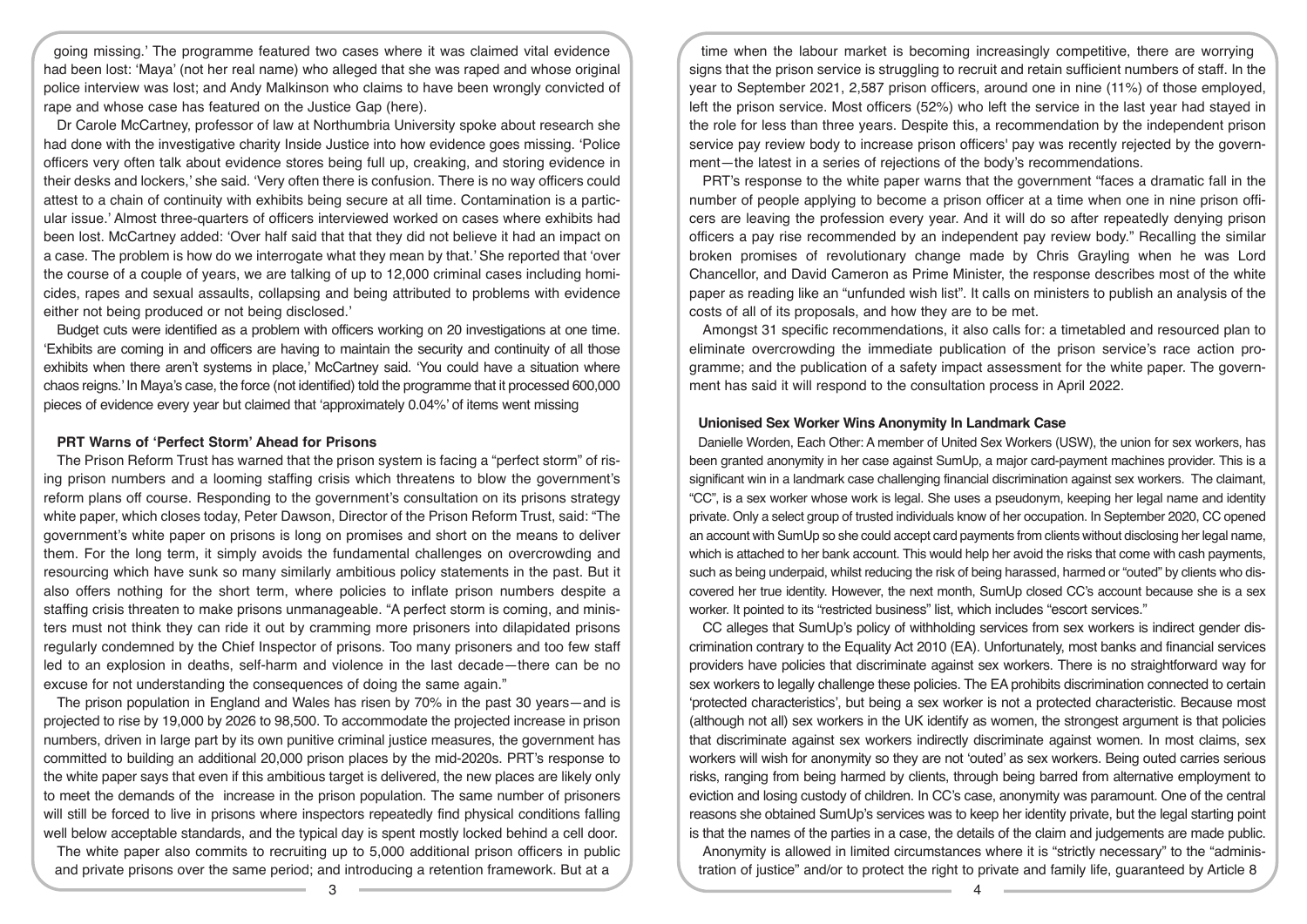of the Human Rights Act. These considerations are balanced against the need to promote 'open justice' and freedom of expression. In a sex work context, receiving anonymity is far from guaranteed and had never been granted in an EA claim. For instance, in a widely-criticised judgement, a Tribunal recently refused anonymity to a stripper seeking to sue a club for allegedly violating her labour rights. The claim was issued in April 2021 and five months later the court awarded CC anonymity. It acknowledged that refusing anonymity would threaten CC's Article 8 rights, exposing her to a risk of harm. It also highlighted that justice would be undermined, as the whole reason CC brought the claim was to use services aimed at keeping her identity private. Now CC has anonymity, the court will decide whether SumUp's policy violates the EA – unless the matter is resolved outside of court. SumUp claims its policy is legally justified by a "real business need".

Financial discrimination against sex workers has reached mainstream news over the past year, partially due to OnlyFans' temporary announcement that it would prohibit sex workers from using the platform due to pressure from banks. USW members report issues with banks and platforms, including PayPal, Square, Monzo, Santander, Revolut, HSBC and NatWest. For example, Charlotte Edwards, a USW member, is currently engaged in an EA challenge against Santander who initially refused to provide her a loan because she is a sex worker. In the United States, sex workers report accounts being closed suddenly by Venmo, Bank of America, American Express, JP Morgan and even GoFundMe. Card issuers Visa and Mastercard place serious pressure on banks to refuse services to sex workers.

#### **Chris Mullin Facing Fight With Police to Protect Birmingham Pub Bombings Sources**

Dominic Ponsford, Press Gazette: Mullin investigated the bombings for a book and series of documentaries in the 1980s which helped secure the release of six men, wrongly convicted for the attacks, in 1991. With the support of the National Union of Journalists Mullin will be contesting the application on the grounds that to disclose the material requested would be a fundamental breach of the principle that journalists are entitled to protect their sources. He said: "If West Midlands Police had carried out a proper investigation after the bombings, instead of framing the first half-dozen people unlucky enough to fall into their hands, they might have caught the real perpetrators in the first place. "It is beyond irony. They appear to have gone for the guy who blew the whistle." NUJ general secretary Michelle Stanistreet said: "The principle of protecting your source and keeping your word when confidentiality is pledged is a vital one for all journalists and lies at the heart of the NUJ's Code of Conduct. The case brought by West Midlands Police risks compromising that core principle and undermining press freedom which is why the NUJ stands four-square behind Chris and is backing this case." A hearing contesting the application, made under the Terrorism Act 2000, will take place at London's central criminal court on 24/25 February.

A spokesperson for West Midlands Police said: "West Midlands Police remains committed to bringing to justice those responsible for the 1974 Birmingham Pub bombings atrocity and continues to pursue all active lines of enquiry. "We can confirm that we have commenced proceedings for a production order application against Mr Christopher Mullin in respect of documents he may possess which could assist in this investigation. It would not be appropriate to comment further at this stage." Jack Straw was Home Secretary when the Terrorism Act 2000 came into force. Writing in The Times he said: "The powers in the act (a continuation of ones 25 years old) on which the police now rely were there principally to prevent a terrorist using journalistic cover to evade the act's requirements. Lord Falconer of Thoroton, for the government, told parliament

(on June 20, 2000) that it was not 'the intention of the government that anything in this bill should change the current balance between the freedom of expression that the British media enjoy and the responsibility to assist in combating terrorism'. These powers were never intended to catch a bona fide journalist. Lastly, why should we waste public money on this application? I have known Mr Mullin for 40 years. Wild horses, thumb screws and a lengthy spell in jail would not make him break a confidence."

## **Record Levels of Self-Harm Found at Derbyshire Women's Prison**

Rajeev Syal, Guardian: Inmates held in a women's prison are making 1,000 calls a month to Samaritans amid record levels of self-harm, increased violence and low safety levels usually only seen in men's facilities, a damning report has found. Nearly a third of women held at Foston Hall in Derbyshire, which holds 272 residents, told inspectors they felt unsafe, while the use of force in the prison has doubled over nearly three years and is the highest on the women's prison's estate. The women's prison and youth offender institute is the first to be given a score of "poor" – the lowest – for the safety of female prisoners, since HM Inspectorate of Prisons developed its current framework more than a decade ago. The findings, in an official report by HM Inspectorate of Prisons, have prompted calls for the government to abandon plans to build more women's prison places. Nearly three-quarters of female prisoners have committed non-violent offences.

The Ministry of Justice (MoJ) disclosed last year it would be building 500 new prison places for women, as the planned recruitment of an extra 20,000 police officers is expected to cause a rise in the female prison population. Inspections of the prison took place in October and November and it became apparent that the prison has struggled with the Covid pandemic Charlie Taylor, HM chief inspector of prisons, said the rating of "poor" for safety levels was a "rare and unexpected finding" in a women's prison. "Neither the prison's assessment of vulnerability, nor the support offered to newly arrived women were good enough. The unpredictability of the regime was contributing to tensions on the wings and, we suspected, increased violence, particularly against staff. "Violence was now very high. The use of force had doubled since the last inspection and was the highest in the women's estate. There was now far more frequent use of the poor segregation unit," he said. Recorded levels of self-harm were also the highest in the women's estate and two prisoners had taken their own lives since the last official inspection in February 2019, he said. "As an indicator of the level of distress, women were making 1,000 calls a month to Samaritans. The prison had no strategy to reduce selfharm or improve the care for those in crisis," Taylor said. The response to women in crisis was too reactive, uncaring and often punitive, Taylor observed. "This, taken with other safety metrics and observation, meant it was no surprise that in our survey nearly a third of women told us they felt unsafe," he said. The report also found that the majority of women who harmed themselves did not have enough support or activity and faced daily frustration in getting the help they needed. "Messages left on the prison's crisis hotline had not been checked for six weeks," the report found.

The conclusions have prompted condemnation from prison campaigners. Deborah Coles, the director of Inquest, said: "Foston Hall prison is a dangerous and harmful place for women. Horrendous rates of self-harm, exacerbated by the impact of Covid and restricted regimes, punitive treatment and segregation for women in crisis. This is inhumane and unjust." Emily Evison, women's policy officer at the Prison Reform Trust, said: "Women's prisons are expected to solve problems which are made worse by women being in custody. Nearly three-quarters (72%) of women entering prison to serve a sentence have committed a non-violent offence. Many women who offend suffer from drug and alcohol addictions and mental ill health. "Building more women's prison places, as the government has committed to doing, is an irrational response."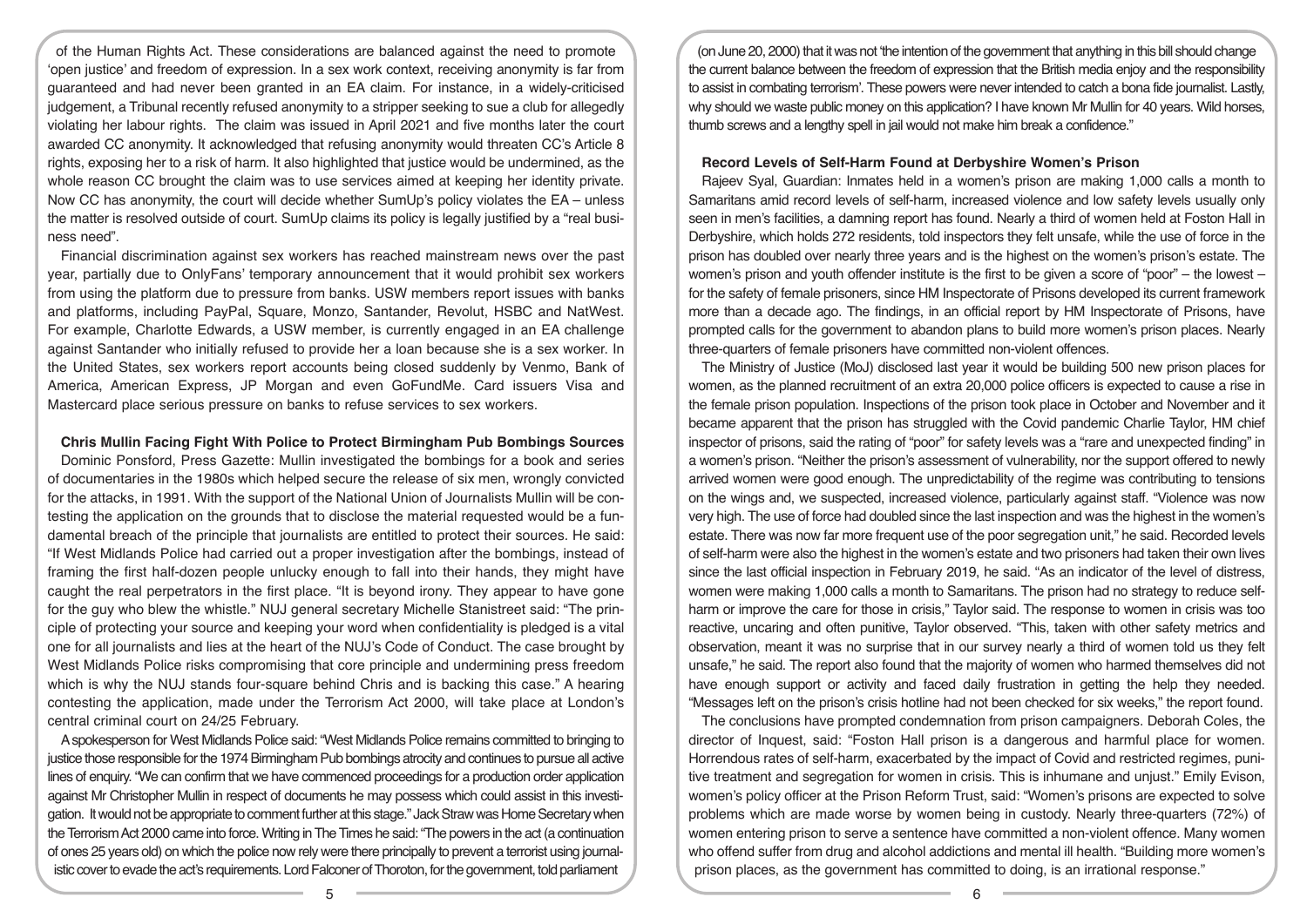The report was accompanied by a paper identifying key findings in the inspection of five women's prisons – Low Newton, Styal, Send, Downview and Foston Hall – in the last six months. Inspectors raised serious concerns about high rates of self-harm and vulnerability across the women's prison estate, which accounts for only about 4% of prisoners in England and Wales. Self-harm is much more common for women in prison than men and has increased during the Covid-19 pandemic to record levels. Fifty-two per cent of women said they had children under 18 years old. The MoJ said it had set up a new safety taskforce at Foston Hall to assess monthly progress and drive forward improvements. The senior management team has also been boosted with additional capacity to provide oversight. Victoria Atkins, the prisons minister, said the issues highlighted by the inspection were not acceptable. "Across the wider women's prison estate, our staff have worked hard to ensure women receive extra support to deal with mental health issues during the pandemic, overseen by a taskforce at national level, and we are starting to see a decrease in the number of self-harm incidents across the estate," she said.

Emily Evison, women's policy officer at the Prison Reform Trust, said: "Women's prisons are expected to solve problems which are made worse by women being in custody. Nearly threequarters (72%) of women entering prison to serve a sentence have committed a non-violent offence. Many women who offend suffer from drug and alcohol addictions and mental ill health. A large number of women in prison are victims of far more serious crimes than those for which they have been convicted. The answers to women's offending lie in proper treatment and support in the community and sustained investment in non-custodial alternatives. Building more women's prison places, as the government has committed to doing, is an irrational response."

## **Canadian MoJ Watchdog Warned to Avoid Problems That Have Beset UK CCRC**

Jon Robins, Justice Gap: A report into establishing a new miscarriage of justice watchdog in Canada has highlighted 'serious concerns' over inadequate funding and political interference of the Criminal Cases Review Commission. The government of Canada has committed to create 'an independent commission at arm's-length from the government' drawing on the model of similar bodies in Scotland, Norway, New Zealand and North Carolina as well as our own CCRC which was the first independent miscarriage watchdog in the world. However the new report by a former justice of the Ontario Court of Appeal, Harry LaForme and Juanita Westmoreland-Traoré, a former judge of the Court of Québec, identifies 'serious complaints' directed at the CCRC and flags up the 'absence' of other criminal justice reforms recommended by the 1993 Royal commission that led to the creation of the watchdog body notably 'expanded powers to overturn convictions or admit fresh evidence'. The reports' authors rejected the 'real possibility' statutory test which limits our CCRC's power referral to only those cases that it believes that the Court of Appeal would overturn. 'We have been persuaded by all of the experienced English lawyers we consulted that it would be a huge step backward should the new commission's test or practice for referrals be based on a predictive judgment about whether the Court of Appeal will overturn a conviction,' they said. 'It was important for us to examine the adequacy of existing appeal grounds because of the concerns that the effectiveness of the English Commission has been impaired by its Court of Appeal taking a restrictive approach to appeals,' the authors noted.

One of the drivers for change in Canada is concerns over the massive over-representation of Indigenous and Black people among the wrongfully convicted. The report quotes the Ontario Court of Appeal saying that the existence of anti-Black racism in Canadian society is 'beyond reasonable dispute and is properly

the subject matter of judicial notice'. Since 2002, the Canadian Minister of Justice had referred just 20 cases back to the courts and only one concerned someone who was indigenous and another black. 'This does not begin to reflect the overrepresentation of Indigenous and Black people in our prisons,' the report noted. It quotes 2019-2020 analysis from the Office of the Correctional Investigator that indigenous overrepresentation in federal custody had reached 'a new historic high' at around 30% of Canada's prison population despite indigenous people make up only around 5% of the population.

'It is impossible to know how many undiscovered, and thus uncorrected, miscarriages of justice exist,' noted LaForme and Juanita Westmoreland-Traoré. 'But we are confident that there are many and that Indigenous, Black and other disadvantaged groups are overrepresented among the wrongfully convicted and other victims of miscarriages of justice.' The new report into a Canadian watchdog heard from 17 exonerees who had suffered miscarriages of justice as well as conducting 45 roundtables involving 215 people and as well as speaking to representatives from five CCRC-style bodies.

'Our concerns about true independence and adequate funding were increased as we researched and heard about the struggles of the first such independent commission (i.e., the CCRC),' the report states. LaForme and Juanita Westmoreland-Traoré flagged up last year's report of the Westminster commission, set up as part of the All-Party Parliamentary Group on Miscarriages of Justice. 'We heard many concerns that the commission may be vulnerable to under-funding. This could be because of future across the board governmental austerity measures and/or cuts that reflect a lack of political support for the commission or simply a lack of understanding of the importance of its role.' They noted a 30% funding cut between 2009/2010 and 2014/2015 at a time of increasing applications and increasing backlogs. The report quoted the chair of the commission told the committee that for every £10 his predecessor had to spend on an application, he had £4 and that the commission had suffered 'the biggest cut that has taken place anywhere in the criminal justice system'.

The Canadian report said: 'Due to underfunding, case review managers who had a caseload of 12.5 cases in 2010/2011 had in 2017 a caseload of 27 cases. Moreover, their salaries were no longer competitive.' It also highlighted concerns over the undermining of the role of the commissioner at the CCRC and that there had been '30% cuts to the number of days worked by the English commissioners and a reduction from 8.8 full time equivalents in 2014 to 2.5 full time equivalents in 2019'. 'There has also been controversy and litigation over the government's refusal to reappoint a commissioner who had been critical of the government's cost saving and efficiency related measures,' it said. It quoted Professor Carolyn Hoyle of Oxford University stating that the CCRC was 'massively under-resourced' and 'decisions about how thoroughly, or how to investigate a case are made with a mind to budget'. The authors of the report noted that problems of underfunding were not limited to the English commission. A representative of the Scottish Commission noted that £930,000 of its £1.05 million budget is spent on salaries and accommodation so that 'doesn't leave much for an investigative budget, a budget for legal actions and the like'.

## **371 People Died in Prison Custody in 2021- 86 Prisoners Took Their Own Lives**

For a man currently under investigation by the police, Boris Johnson has quite the interest in law and order. Throughout his premiership, the government has used the rhetoric of being "tough on crime" as a pillar of its populist appeal, epitomised by the home secretary, Priti Patel, turning up to a photo-op last year in a personalised police vest. This would be nauseating at the best of times, but when combined with their attempts to curb protest, it has deeply worrying authoritarian undertones. This stance also means the government has little interest in the nuts and bolts of running a humane prison system – which has led to the borderline neglect of the men, women and chil-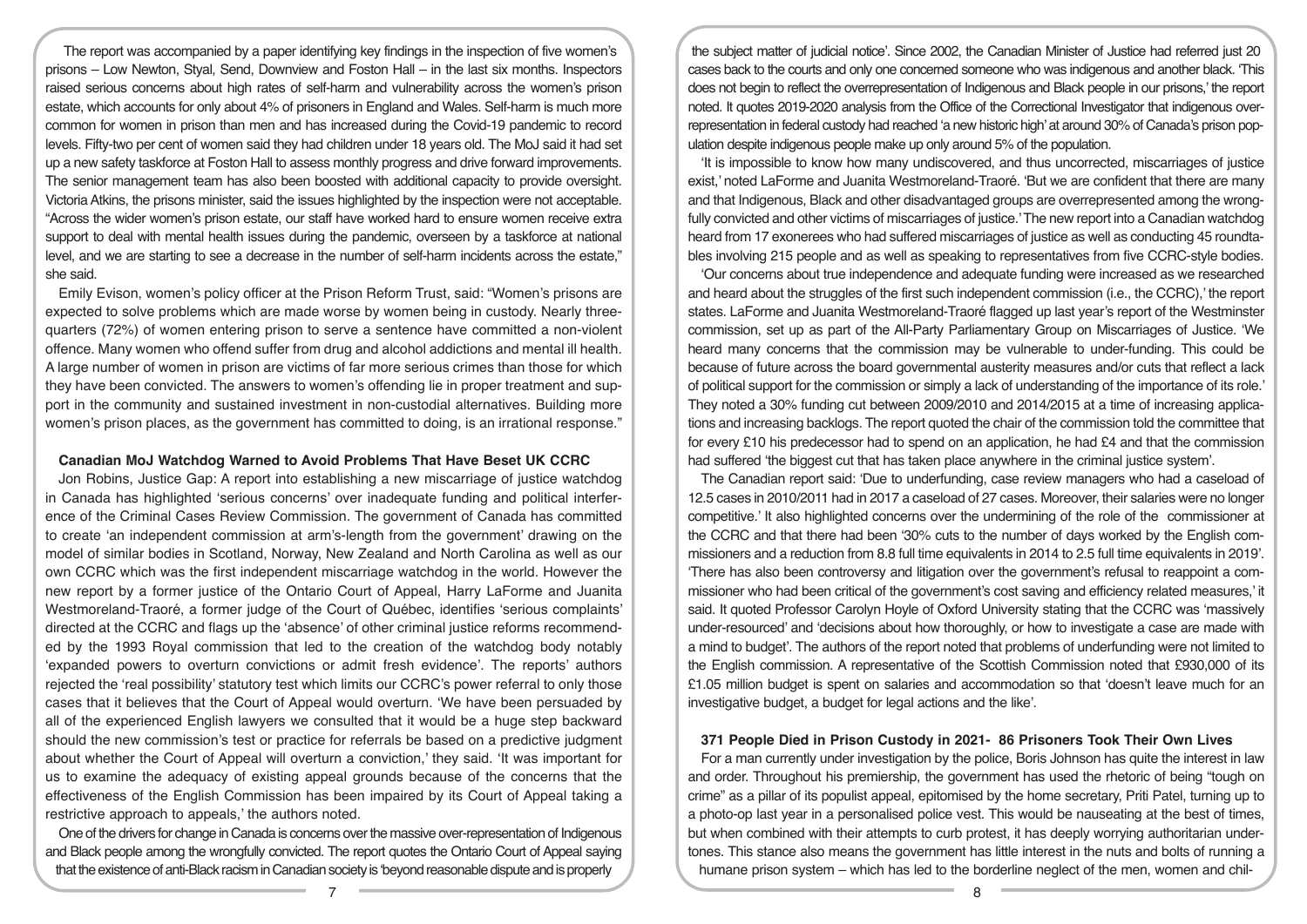dren who are currently incarcerated. This has been painfully brought to the fore by new figures from the Ministry of Justice which show that the number of people dying behind bars in England and Wales has reached its highest level since current recording practices began. Some 371 people died in prison custody in 2021 – the equivalent of more than one a day. Many of these deaths were coronavirus-related. Tragically, 86 took their own lives, up from 67 the previous year. We may no longer have the death penalty in this country, but people in prison are still dying under the state's watch.

The prison system has long failed to support those with mental health problems – research in 2019 found that male prisoners are 3.7 times more likely to kill themselves than the wider public – but the pandemic has all too predictably made this worse. Strict coronavirus restrictions in prisons have left tens of thousands of people locked in their cells for 23 hours a day for months on end. Ministers were warned that prisons would become "dangerous Covid-19 hotspots", and that suicides may increase, but failed to maximise an early release scheme that would have protected as many prisoners as possible. Those left behind have suffered further damage to their mental and physical health. Ministry of Justice data in October last year showed that self-harm rose by 47% among female prisoners in the three months to June 2021, and by a fifth for young people over the course of a year. The death of a baby after a pregnant teenager was left to give birth alone in her cell shows just how brutal conditions in our prisons have become.

Prison reform has long been one of those political hot potatoes that few politicians are willing to tackle sensibly, all too aware that they will be accused of being "soft on crime" or "not on the side of victims". The government's recent white paper on prisons is evidence of this, boasting that the government will provide 20,000 more prison places to "protect the public". Consider that the UK already has the third largest prison population in the Council of Europe after Russia and Turkey. Those who are uncomfortable with talk of reducing prison numbers often raise fears that it would let "dangerous criminals off the hook". But the truth is, flaws in the justice system mean that's exactly what the current system does. New data shows only 1.3% of rape cases are now going to court despite the number of recorded rapes hitting a record high. The idea that the Tories are the party to be trusted on crime was further discredited last week when the Home Office was caught making misleading claims about the latest crime figures. Instead of reflecting a system working well, incarceration is disproportionately inflicted on people who grew up in poverty, as well as those with mental health conditions and from an ethnic minority; the Prison Reform Trust estimates that the over-representation of black, Asian and minority ethnic people jailed in this country is estimated to fill a dozen extra prisons.

What we really need is reform of the entire prison system, starting with an increase in funding for healthcare and palliative support. Not only is it the right thing to do, it will also save taxpayers' money in the long run by improving prisoners' health and helping to nurture future rehabilitated citizens. Similarly, we know that investment in rehabilitation keeps the public safer: the "unmitigated disaster" of the Conservative privatisation of probation services led the number of rapes, murders and other serious crimes committed by offenders on parole to rise by more than 50% in just four years. Investing in preventive measures will also keep people out of the criminal justice system in the first place. Prisons are too often used as a solution to social problems; a civilised – and smart – society would spend its resources on tackling poverty rather than building more cells.

Alongside prevention strategies, we should radically reduce the size of the prison population – by reducing the imprisonment of non-violent offenders, and focusing on community-based options instead. This is particularly sensible for women, the majority of whom are jailed for non-violent crimes. Imprisoning mothers serving sentences for non-violent offences should end and com-

munity women's centres used instead. Research shows that separating children from their mothers – often for a minor crime and short sentence – puts them at risk of school exclusion, suicide attempts and exploitation. Pregnant women especially have no place in our prisons. The consequences of carrying on as we are clear: experts warn that the government's plan to expand female prison places could mean that more babies die. As a former public prosecutor, Keir Starmer is in a better position than most to challenge the government to adopt an evidence-based approach to prisons without Johnson being able to accuse him of being "soft" on crime. Justice for victims does not mean the abuse of prisoners, just as law and order cannot be achieved by creating more chaotic lives. Running a nation's prison system requires more than playing dress-up in a personalised jacket. Perhaps we might begin by remembering that prisoners are still human beings.

#### **Call to Stop Jailing Pregnant Women in UK After Baby Dies in Prison Toilet**

Hannah Summers, Observer: Vulnerable pregnant women are being imprisoned for non-violent offences, in some cases within just a few weeks of their babies' due date, according to new research set to be published on Monday. It comes as a woman whose baby was stillborn in a prison toilet told the Observer that she will bring a lawsuit for breaches of human rights and discrimination because she did not receive the same standard of care as she could have expected in the community. Academics who examined the experiences of 22 women who were pregnant while serving time in English prisons have called for alternatives to custodial sentences to avoid putting expectant mothers and unborn babies at risk. The women were sentenced for offences including robbery, drug offences, burglary, fraud and shoplifting. All but two of the offences were non-violent. Six of the women were sent to prison at 28 weeks pregnant or later and three were 36 weeks pregnant. The lead author, Rona Epstein of Coventry University, said the imprisonment of pregnant women was "unnecessary" and called for the use of community orders or suspended sentences instead. "The women we surveyed arrived in prison with a variety of complex needs stemming from poverty, homelessness, domestic violence and substance misuse," she said. "The prison environment only adds another layer of trauma for these women and can be dangerous for the unborn child."

Naomi Delap, director of the charity Birth Companions, said: "This vital research shows, despite repeated assurances, prison should only be used as a last resort, pregnant women are being incarcerated for non-violent offences, sometimes very close to their babies' due dates. "Many sentences are short enough to warrant a community sentence but long enough to destroy a woman's life and expose her and her unborn baby to the risks of the prison system." About 600 pregnant women enter UK prisons each year and about 50 are in prison at any one time. The authors of Why are Pregnant Women in Prison? began their study following the death of a baby at HMP Bronzefield in Ashford, Middlesex, in 2019. Their findings come days after a report into a second baby death at HMP Styal in Cheshire.

Louise Powell, who did not know she was pregnant, spent several hours in labour "begging" for help on 18 June 2020. But a prison nurse failed to visit her despite three emergency calls, including one from a guard saying she "looked six months pregnant". Her baby girl was unresponsive after a breech birth in a prison toilet. The prisons and probation ombudsman (PPO) Sue McAllister found there were missed opportunities to establish she needed urgent clinical attention. A nurse has been referred to the Nursing and Midwifery Council. Speaking for the first time following the report, Powell told the Observer: "There were missed opportunities from prison staff… not thinking it was an emergency when I was begging for help. The health block was a 15-second walk away – they could have taken me there." Her lawyer, Jane Ryan of Bhatt Murphy Solicitors, said expert evidence suggested the baby, named Brooke, could have survived had the response been different. Ryan, who is supporting Powell in bringing a discrimination case, explained: "Prisoners